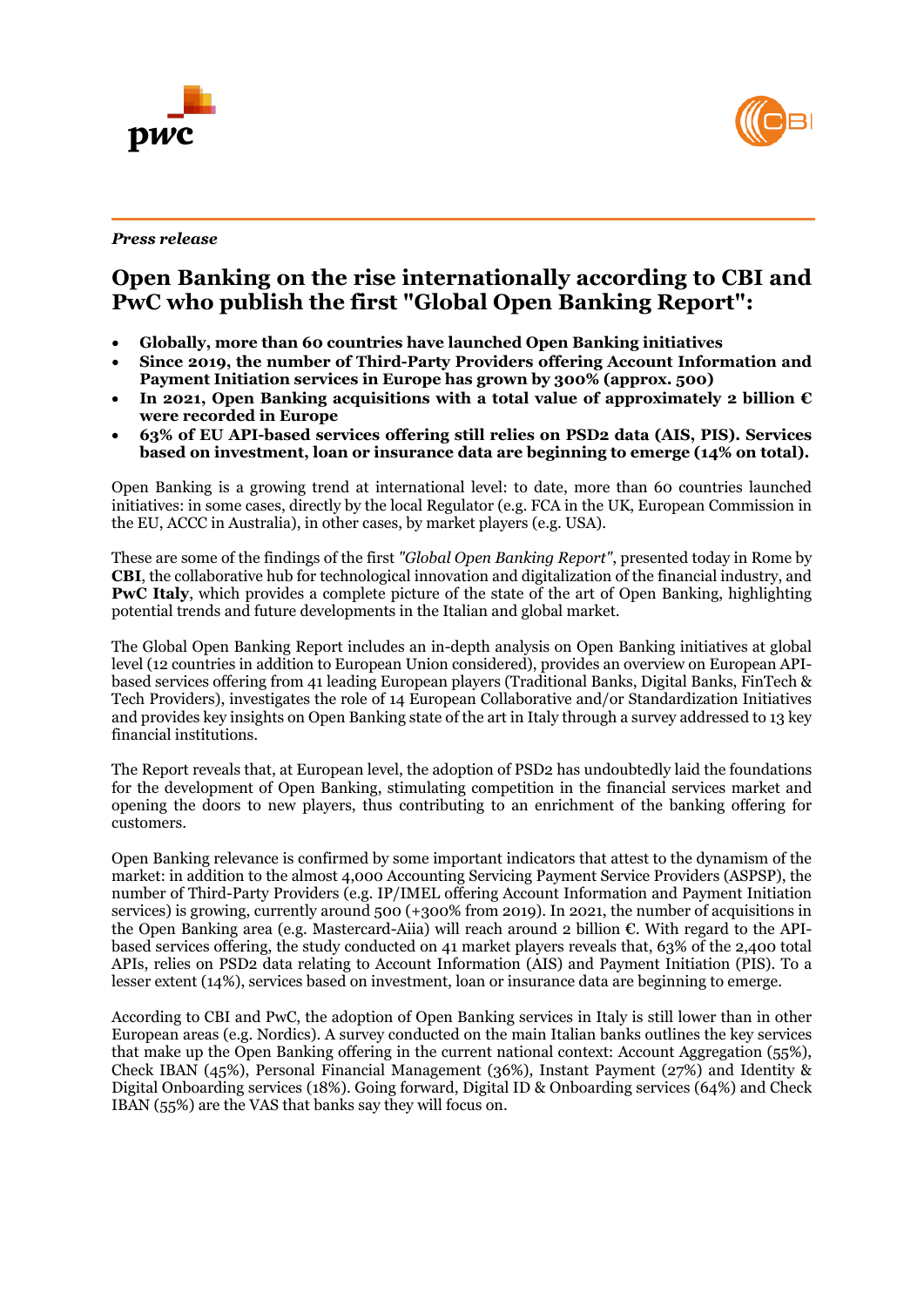The survey also showed that, although in the last 5 years Italian banks have made significant investments to comply with PSD2 (over 2.5M $\epsilon$  per bank), in the last two years the number of financial institutions that have invested more than  $1.2\text{M}\text{C}$  in the development of commercial Open Banking services has grown (22% in 2019 vs. 27% in 2021). The trend confirms the growing willingness of banks to invest in Open Banking and services related to the world of digitalisation and sustainability.

"Open Banking represents a great opportunity for the financial industry to create collaborative innovation for the benefit of corporate and retail customers, also thanks to the aggregative work of precompetitive ecosystems such as CBI. Banks that continue to invest in technological innovation, digital skills and sustainability will be the leaders in the transformed international competitive arena. The report shows that we are still in an early stage of growth and that there is ample room for development for those banks that are able to look beyond compliance towards Open Finance," said **Liliana Fratini Passi**, **Managing Director of CBI**, who was awarded the title of **"Woman in FinTech of the Year" in November 2021.**

**Marco Folcia**, **PwC Italy Partner, EMEA Payments & Open Banking Centre of Excellence Leader** explains: "Italy is keep moving on its path towards Open Banking even if, to date, the adoption rate is still low both at the level of market players (13 active TPPs) and end users (e.g. less than  $5\%$  use Open Banking services). In this sense, the main elements that could stimulate its growth are the increase of awareness towards end users on the potential of Open Banking and the associated benefits, the improvement of interfaces dedicated to third parties made available by banks and the development of collaborative initiatives, also with operators outside the financial world, to spread an Open culture among market players".

Download "The Global Open Banking Report" o[n www.cbi-org.eu.](http://www.cbi-org.eu/)

## **CBI**

CBI is a public limited consortium company, which comprises around 400 Payment Service Providers as shareholders. CBI acts as the hub for digitalization and technological innovation, by creating digital payment services that banks offer to enterprises, citizens and the Public Administration. CBI operates under the supervision of the Bank of Italy as it is considered as a sensitive infrastructure according to art 146 of the Consolidated Banking Act. Over these years, CBI has achieved a variety of goals: more than 3 million enterprises in Italy use the CBI service which facilitates corporates in carrying out cash management activities. About 10 million citizens have already used the CBILL service to consult and pay online the notice payments issued by enterprises and pagoPA. 7 central public administrations are linked to CBI through centralized services that enable the connection with banks and optimize the management of complex projects and services. Over 80% of the Italian banking industry has chosen the CBI Globe platform, which streamlines the telematic dialogue among Payment Service Providers, Fintech, enterprises, and the Public Administration to achieve compliance with the renewed EU regulatory framework and play an active role in the Open Banking scenario. Thanks to the capacity to reach out to online bank accounts at the domestic and European level, CBI Globe makes it possible to create innovative solutions for its clients. From an Open Finance and Data Monetization perspective, CBI has developed a few value-added services (VAS) to strengthen the competitiveness of its clients. Among these products, it is possible to mention the Check IBAN service, which allows the online verification of the association between an IBAN code and a fiscal code or vat number provided by a natural or legal entity.

[www.cbi-org.eu](http://www.cbi-org.eu/)

#### **PwC**

PwC's goal is to build trust in society and solve significant issues. It is a network in 156 countries with over 295,000 professionals committed to providing quality audit, advisory and tax services to businesses. More information on [http://www.pwc.com](http://www.pwc.com/)

© 2021 PwC. All rights reserved. PwC refers to the PwC network and/or one or more of its member firms, each of which is a separate legal entity.